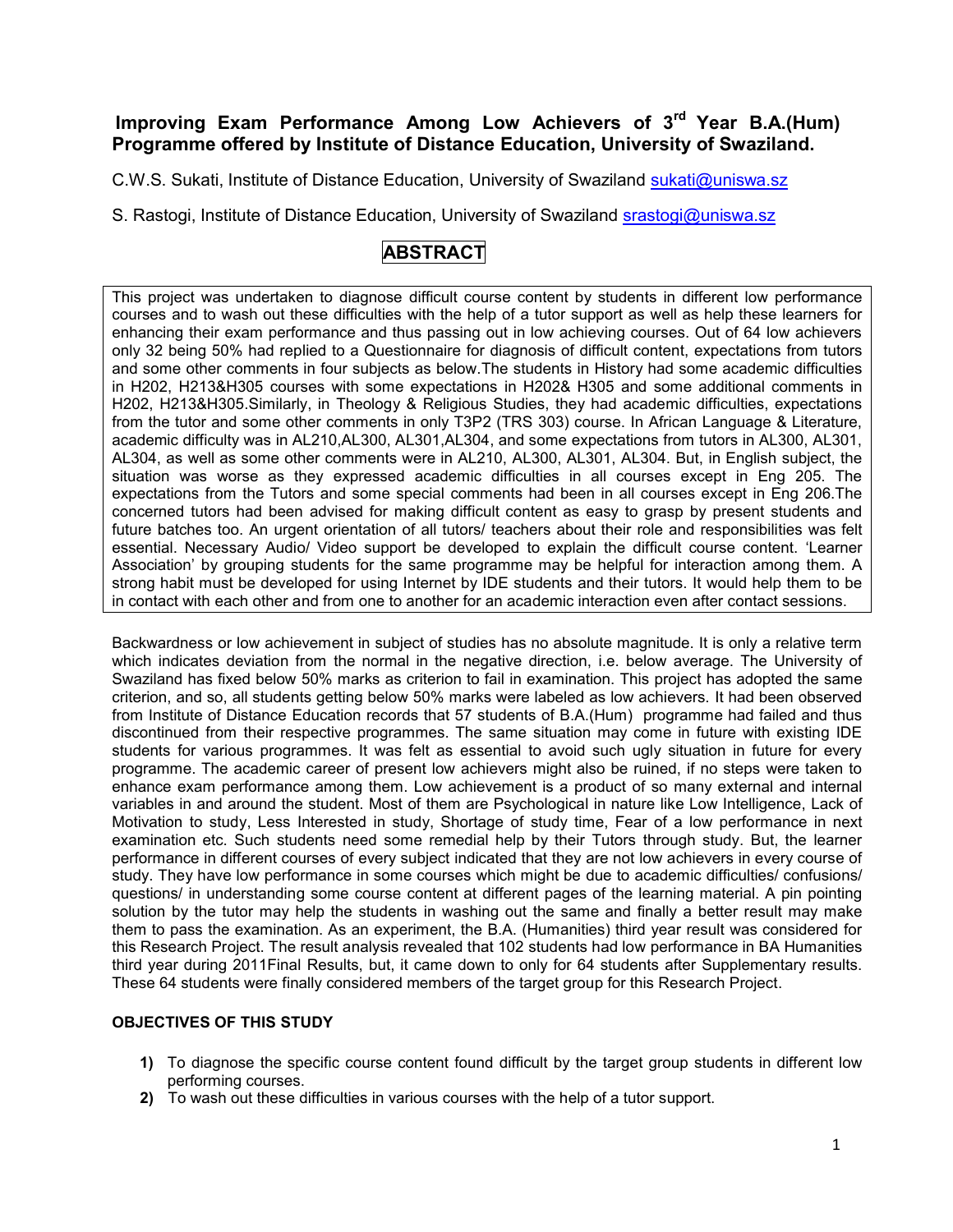- **3)** To help the low achieving learners for enhancing their exam performance and to achieve D or a better Grade.
- **4)** To make concerned tutors aware of learner difficulties enabling them to meet the same among future batches of distance learners.
- **5)** To suggest some suitable remedial strategy for enhancing learner performance in various courses under consideration for BA (Humanities) Programme.
- **6)** To recommend the University of Swaziland (UNISWA) some essential and needy steps for controlling dropout cases by enhancing performance level during examination among IDE students for B.A.(Humanities) programme.
- **7)** To initiate similar projects for other IDE programmes, if present project gets a success.

# **METHODOLOGY ADOPTED**

This was a survey type study covering diagnosis of learner difficulties for a Tutor supported remedy to target group students by the concerned tutors/counsellors.The Final results and the Supplementary results of low achievers had been analysed and it was found that after supplementary examination only 64 students were still trailing behind the passing marks of 50% in some courses. The course wise number of such students was as shown in Table 1, 2, 3, &4.These students were considered as population for this study. The target group students were given a letter supported with blank pages for each low achieving course for their free responses related to following important points.

### **(1)Course wise Learner difficulties.(2)Expectations from the Tutor.(3)Other Comments (if any).**

Only Thirty two (32) students out of Sixty Four (64) had replied this Questionnaire even after frequent reminders for submission of the same. These responses had been summarised course wise for compilation and were submitted to the concerned Tutors/Academic Counsellors who were asked to prepare their deliberations (as remedy) by covering all of these difficulties/ problems/ queries/ confusions/ questions, mentioned by the target group learners in their responses. Question- answer, learner-learner interaction, Answer of the question by Email or providing some notes etc.were suggested as the options to be adopted by the tutors/counsellors as part of proposed remedial strategy. The target group 32 students had been asked to contact the Project Coordinator, as and when they feel so, for every academic problem. The Project Coordinator had assured them for a solution from the concerned Tutors in future too, if some new problem is reported by the students during this course of action. The Project coordinator had communicated the concerned Tutors/Academic Counsellors about learners' difficulties in various courses (as communicated by the students).The names of students were kept as confidential along with their Questionnaires and were not communicated to the Tutors in order to keep a cordial relationship between both.

#### **COURSE WISE STUDENT NUMBER FOR THIS SURVEY**

#### **Table: 01.LOW ACHIEVERS IN HISTORY**

| S.N. | Course Name                                   | Course            | <b>Students</b> | <b>Students</b> | Percentage |
|------|-----------------------------------------------|-------------------|-----------------|-----------------|------------|
|      |                                               | Code              | Identified      | Responded       |            |
|      | Historiography/Research Methods in History    | H <sub>300</sub>  | 04              | 02              | 50%        |
| 2.   | Economic History of West Africa to 1900/      | H <sub>302</sub>  | 02              | 01              | 50%        |
|      | Economic History of West Africa since 1900    |                   |                 |                 |            |
| 3.   | Introduction to the History of Colonial Latin | H <sub>305</sub>  | 18              | 09              | 50%        |
|      | America                                       |                   |                 |                 |            |
| 4.   | Imperialism and colonialism in Africa in 1920 | H <sub>202</sub>  | 01              | 01              | 100%       |
| 5.   | Europe from 1789 to 1870                      | H <sub>2</sub> 13 | 03              | 02              | 67%        |
| 6.   | Europe since 1870                             | H <sub>2</sub> 14 | 02              | 01              | 50%        |
|      |                                               |                   |                 |                 |            |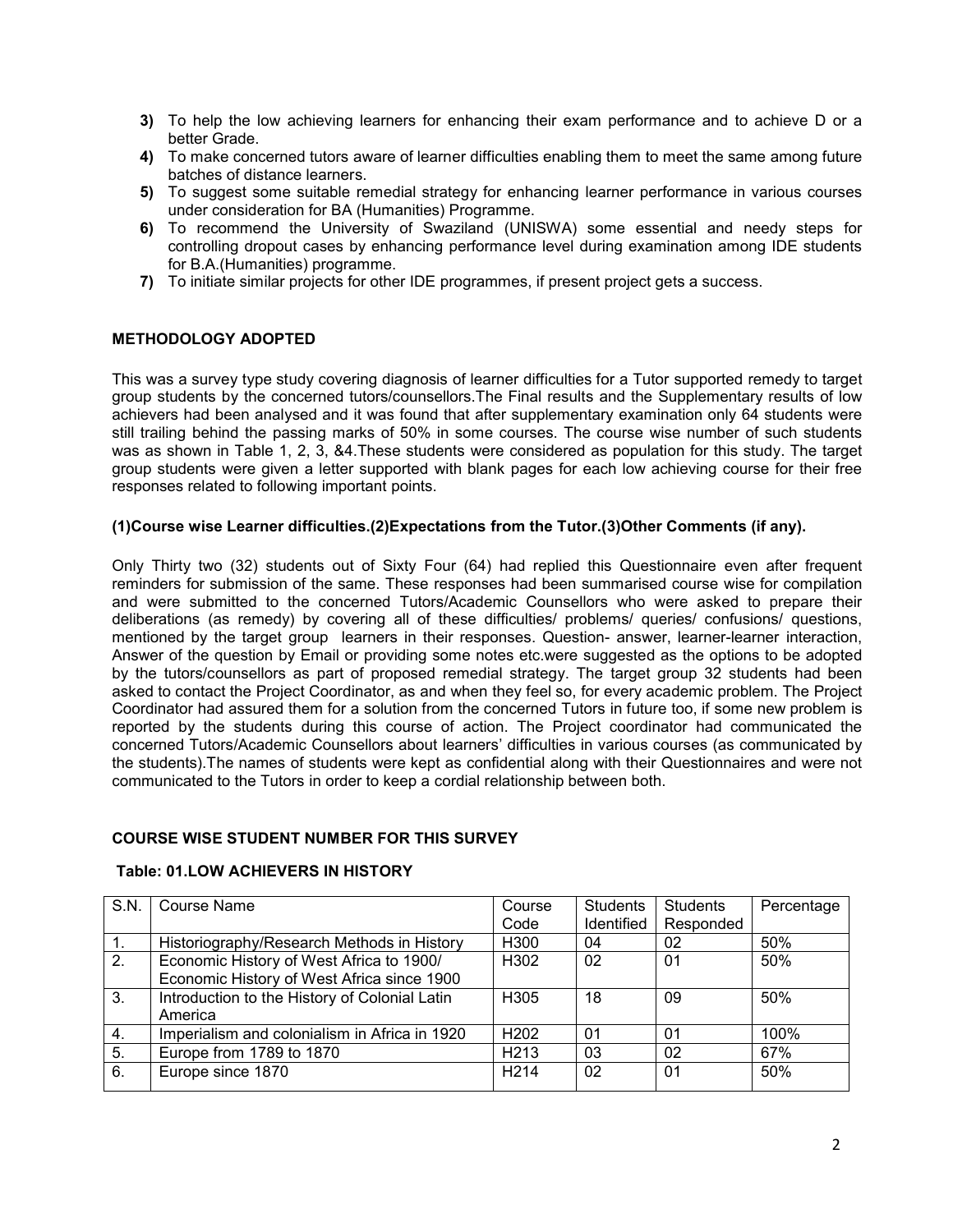# **Table: 02. LOW ACHIEVERS IN AFRICAN LANGUAGE & LITERATURE**

| S.N.           | Course Name                              | Course Code | Students   | <b>Students</b> | Percentage |
|----------------|------------------------------------------|-------------|------------|-----------------|------------|
|                |                                          |             | Identified | Responded       |            |
|                | Introduction to Linguistics              | AL 210      | 02         | 01              | 50%        |
| 2.             | Linguistic Analysis of the Main Language | AL300       | 10         | 06              | 60%        |
| 3.             | History of Linguistics(Western)/         | AL301       | 17         | 09              | 53%        |
|                | History of Linguistics (Bantu)           |             |            |                 |            |
| -4.            | Modern Literature-II                     | AL302       | 03         | 02              | 67%        |
| 5.             | Oral/ Traditional Literature-II          | AL303       | 02         | 01              | 50%        |
| 6.             | Introduction to Grammar                  | AL304       | 04         | 04              | 100%       |
| 7 <sub>1</sub> | Contemporary African Poetry and Drama    | AL213       | 01         | 00              | 00%        |

# **TABLE 03.LOW ACHIEVERS IN ENGLISH**

| S.N.           | <b>Course Name</b>                   | Course | <b>Students</b> | <b>Students</b> | Percentage |
|----------------|--------------------------------------|--------|-----------------|-----------------|------------|
|                |                                      | Code   | Identified      | Responded       |            |
| $\mathbf{1}$ . | Survey of English Literature: The    | Eng205 | 03              | 01              | 33%        |
|                | Romantics to the Moderns             |        |                 |                 |            |
| 2.             | A Study of Poetry                    | Eng206 | 04              | 01              | 25%        |
| 3.             | Introduction to Critical Theory      | Eng204 | 01              | 01              | 100%       |
| 4.             | <b>Grammar III: Clause Combining</b> | Eng301 | 22              | 08              | 36%        |
|                | and Text Creation                    |        |                 |                 |            |
| 5.             | <b>Conversational Analysis</b>       | Eng303 | 09              | 01              | 11%        |
| 6.             | Modern critical Theory               | Eng304 | 20              | 07              | 35%        |
| 7 <sub>1</sub> | A Study of Drama                     | Eng305 | 29              | 13              | 45%        |
| 8.             | A Study of Novel                     | Eng306 | 32              | 13              | 41%        |
| 9.             | <b>Research Method</b>               | Eng307 | 14              | 06              | 43%        |

# **TABLE 04. LOW ACHIEVERS IN THEOLOGY & RELIGIOUS STUDIES**

| S.N.         | Course Name                                  | Course                        | <b>Students</b> | <b>Students</b> | Percentage |
|--------------|----------------------------------------------|-------------------------------|-----------------|-----------------|------------|
|              |                                              | Code                          | Identified      | Responded       |            |
|              | A Study of the old Testament                 | T <sub>2</sub> P <sub>1</sub> | 01              | 01              | 100%       |
| $\mathbf{2}$ | Studies in the new Testament1                | T <sub>3</sub> P <sub>1</sub> | 02              | 01              | 50%        |
| 3.           | African Traditional Religion                 | T3P2                          | 02              | 01              | 50%        |
| 4.           | Early and medieval Church/The<br>reformation | T <sub>3</sub> P <sub>6</sub> | 01              | 00              | 00%        |

# **TABLE 05. SUBJECT WISE COURSE CODES HAVING STUDENTS OPINIONS**

| S.N. | Subjects             | Difficult Content | <b>Expectations from</b>      | <b>Other Comments</b> |
|------|----------------------|-------------------|-------------------------------|-----------------------|
|      |                      |                   | Tutors/Lecturers              |                       |
|      | History(H)           | H202, H213, H305  | H202, H305                    | H202, H213, H305      |
| 2.   | Theology & Religious | T3P2              | T <sub>3</sub> P <sub>2</sub> | T3P2                  |
|      | Studies (TRS)        |                   |                               |                       |
| 3.   | African Languages    | AL210, AL300      | AL300, AL301,                 | Al210, AL300,         |
|      | &Literature(AL)      | AL301, AL304      | AL304                         | AL301, AL304, AL302   |
| 4.   | English(Eng)         | Eng204, Eng206,   | Eng204, Eng205,               | Eng204, Eng205,       |
|      |                      | Eng301, Eng303,   | Eng301, Eng206,               | Eng301, Eng303,       |
|      |                      | Eng304, Eng305,   | Eng303, Eng304,               | Eng304, Eng305,       |
|      |                      | Eng306, Eng307,   | Eng305, Eng306,               | Eng306, Eng307,       |
|      |                      |                   | Eng307,                       |                       |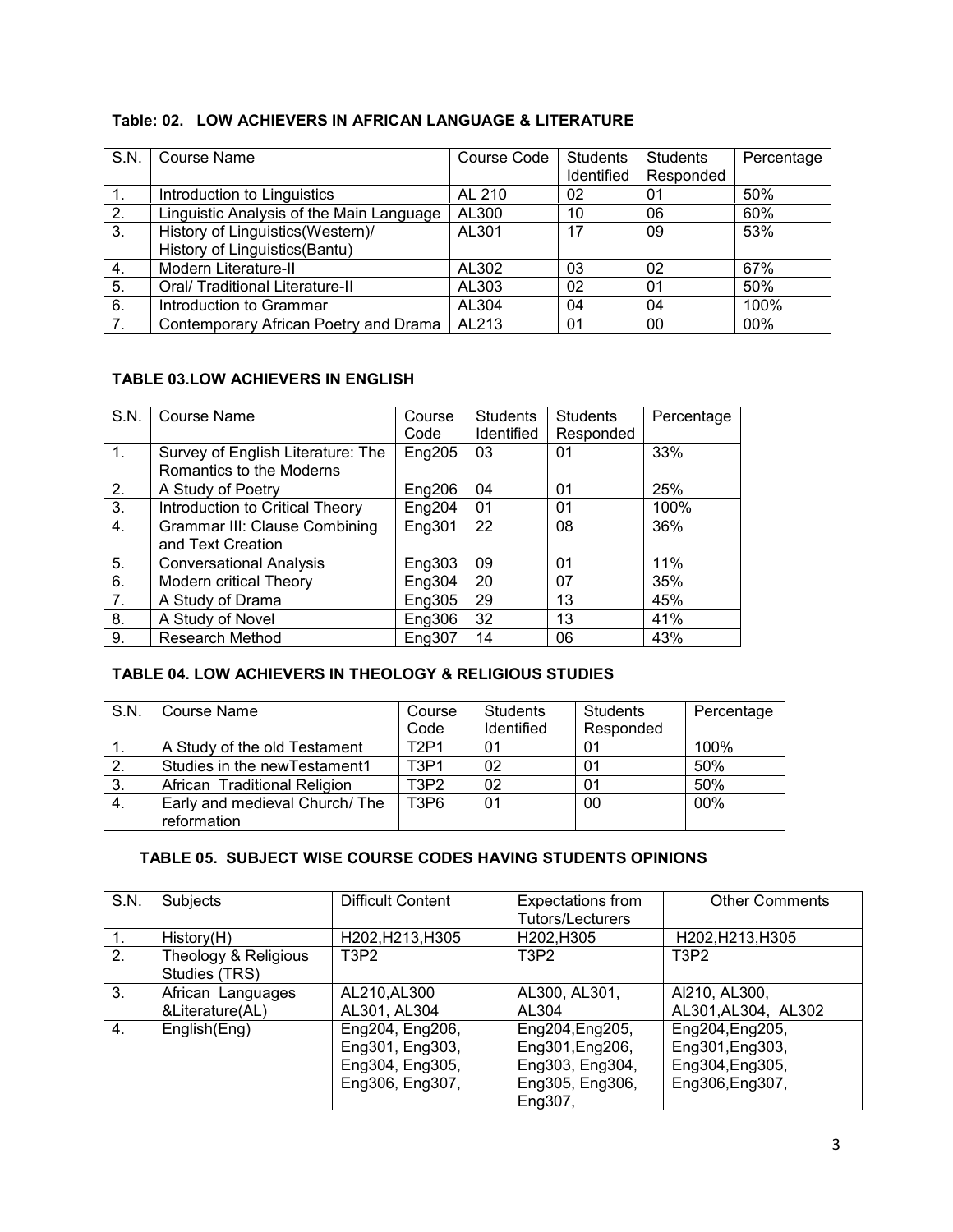| S.N.             | Subjects                             | <b>Difficult Content</b> | Expectations from<br>Tutors/Lecturers | <b>Other Comments</b> |
|------------------|--------------------------------------|--------------------------|---------------------------------------|-----------------------|
| $\mathbf{1}$ .   | History(H)                           | H214, H300, H302         | H213, H300, H214<br>H <sub>302</sub>  | H214, H300, H302      |
| $\overline{2}$ . | Theology & Religious<br>Studies(TRS) | T2P1, T3P1, T3P6         | T2P1, T3P1, P3P6                      | T2P1, T3P1, T3P6      |
| $\overline{3}$ . | African Languages                    | AL302, AL213,            | AL210, AL302,                         | AL303, AL213          |
|                  | &Literature(AL)                      | AL303                    | AL303, AL213                          |                       |
| 4.               | English(Eng.)                        | Eng205                   |                                       | Eng206                |

# **TABLE06. SUBJECTWISE COURSE CODES HAVING NO STUDENT OPINION**

### **SUMMARY OF FINDINGS**

The Analysis revealed that in History, the students had some academic difficulties in H202,H213&H305, with some expectations in H202& H305 and some additional comments in H202,H213&H305. Similarly, in Theology & Religious Studies, they had academic difficulties, expectations from the tutor and some other comments in only T3P2 (TRS 303) course. The scenario in African Language & Literature revealed that they had academic difficulties in AL210,AL300, AL301,AL304, and some expectations from tutors in AL300, AL301, AL304, as well as some other comments about AL210, AL300, AL301, AL304. But, in English subject, the situation was worse as they expressed academic difficulties in all courses except in Eng 205. The expectations from the Tutors and some special comments had been in all courses except in Eng 206.The concerned tutors have been advised for making easy to grasp the difficult content and prepare their deliberations among future batches of students for same course in such a way that new students find the same content as easy one and not as a difficult one. An urgent orientation of all tutors/ teachers about their role and responsibilities must be organized by IDE. Every Programme Coordinator must organize a one day meeting with all new students and their tutors enabling them to understand their role in Distance Education system, and, various activities to be done as well as course content to be covered by them. Necessary Audio/ Video support be developed to explain the difficult course content. This Audio/ Video support may be made available to students on line by IDE as well as off line through UNISWA Library. The IDE students may be motivated to form a 'Learner Association' in their locality by grouping students for the same programme. They may meet in person and talk or chat on line among themselves and discuss their difficulties among themselves. Use of Email and Internet for an effective communication is a cheaper media for them. A strong habit must be developed for using Internet by IDE students and their tutors. It would help them to be in contact with each other and from one to another for an academic interaction. In this setting, a question raised by one student and its answer by another will reach to all, making all benefitted. It is good that UNISWA has been allotting Email ID to all students who must develop a habit of using the same for interaction among themselves. It may be helpful for the academic Counsellors/Tutors to become familiar with the course content where the students had some difficulties during study and provide a remedy for the same.

#### **OBJECTIVE WISE DISCUSSION**

This Research project was undertaken to diagnose difficulties with low achievers of B.A. (Humanities) programme with an intention to upgrade their exam performance. This project had revolved around seven objectives. An objective wise discussion of the findings is stated on the coming pages.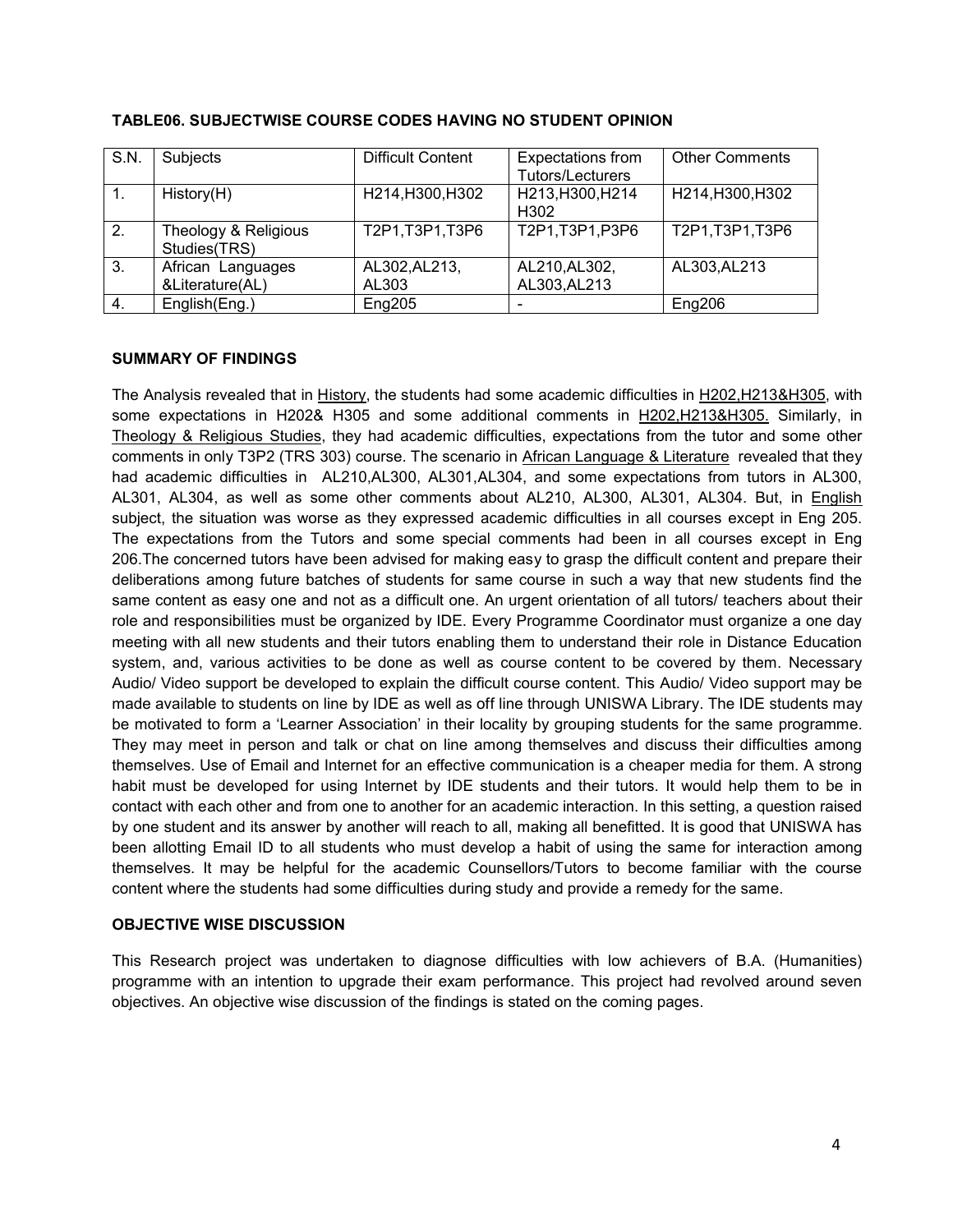# 1) **To diagnose the specific course content found difficult by the target group students in different low performance courses.**

The target group low achievers were served Questionnaire/ Opinionnaire for different low performing courses in all four Subjects. They had expressed the specific course content where they need some additional help/support for a content clarity. These have been listed in Gist of various findings of this study.

## 2) **To wash out these difficulties in various courses with the help of a tutor support.**

The concerned tutors had been informed about the course content which was found difficult by the low achievers who had desired some help/support for the same. Also, these tutors were advised to prepare the same content with more explanation for coming batches also. Apart from the academic difficulties, the expectations from the tutor, and some other comments by the students, had also been informed to the Tutors with a purpose for an improvement. The tutors were advised to take necessary steps for meeting these difficulties.

## 3) **To help the low achieving learners for enhancing their examination performance and to achieve a 'D' or a better Grade.**

The diagnosis of the difficult course content had been done on the basis of an opinion survey from target group low achieving learners through a Questionnaire/ Opinionnaire. This might had been done by the concerned tutors to help these low achieving learners through an academic support. A further analysis of exam performance may be done about these low achieving students, to see the improvements made by these low achievers.

#### 4) **To make concerned tutors aware of learner difficulties enabling them to meet the same among future batches of distance learners.**

The concerned tutors have been advised to present the difficult Course Content easier to grasp and prepare their deliberations among future batches of students for same course in such a way that new students find the same content as easy one and not as a difficult one.

#### 5) **To suggest some suitable remedial strategy for enhancing learner performance in various courses under consideration for BA (Hum) Programme.**

An analysis of low achieving learners' opinion revealed that the tutors and the learners did not know their role in Open & Distance education system. They need an orientation of the same. The students had expressed a desire for more contact sessions and the tutor should deliver lectures based on every Unit of the course content during these contact programmes. This is wrong and should not be expected in a distance education scenario. In fact, the students are supposed to learn self as an isolated identity. He may present his difficulties/confusions etc. to the tutor concerned in advance using Email/Phone/in person/fax etc. The tutor would like to provide his feedback using Email/ Phone/ in person/fax etc. or he may also take up the same during the contact programmes and discuss with the students. It would help other students also in the class. The tutors (deployed to provide human support to learners) have been in a habit of delivering a lecture on a topic of their own choice in the name of Tutoring/Counselling. They are supposed to motivate the learners for a self-study. These tutors should diagnose learner difficulties/queries/questions using various available media and must prepare their contact session deliberation in such a way that all these difficulties/ queries/questions are covered. They may like to motivate students for a group discussion and interaction among themselves. The Institute of Distance Education (IDE) may orient these Tutors as well as the students about their role and responsibilities with each other.